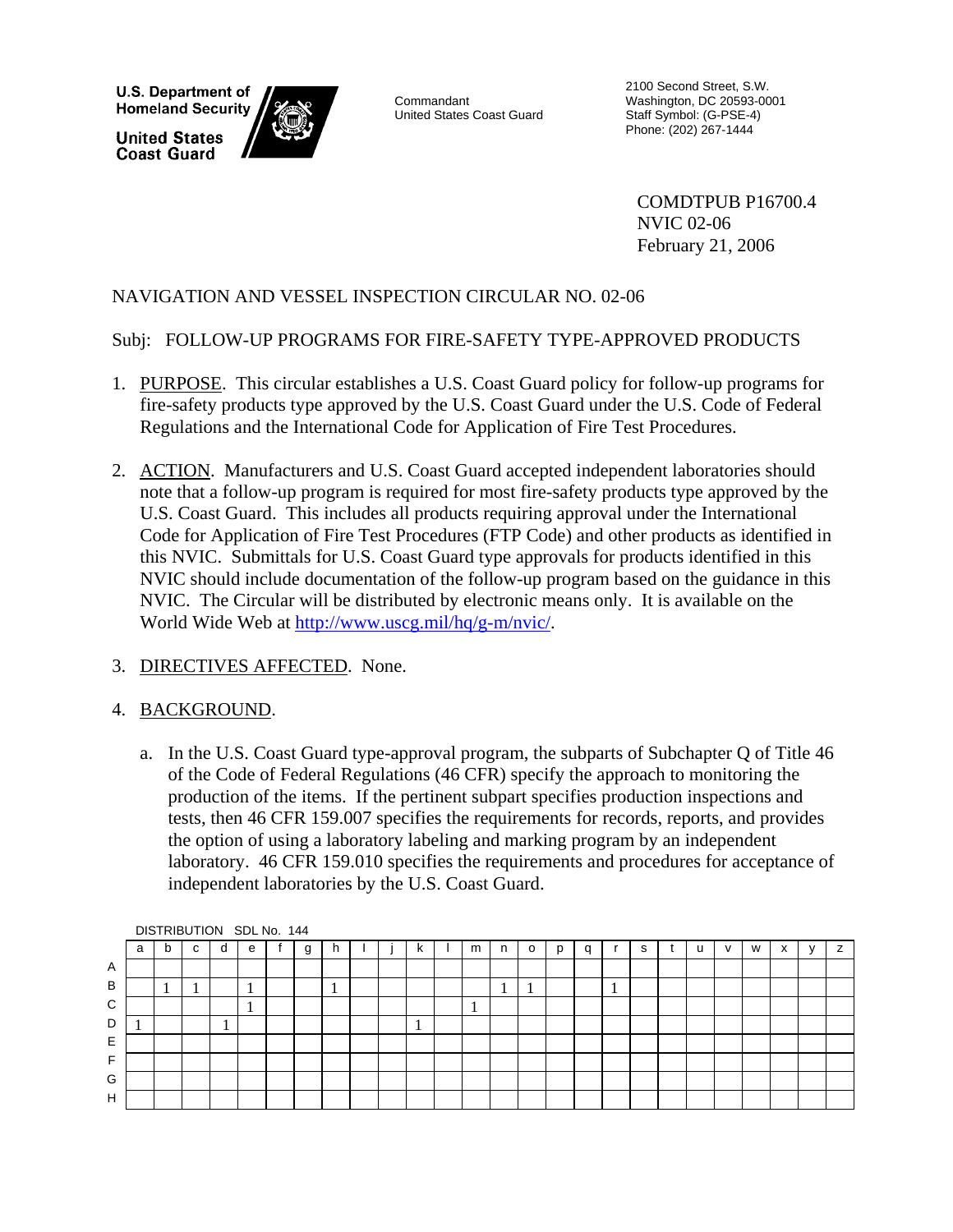## NAVIGATION AND VESSEL INSPECTION CIRCULAR NO. 02-06

b. Changes in fire suppression technology have resulted in the U.S. Coast Guard establishing new approval categories since fire suppression systems are required to be type approved per the CFR. SOLAS, FTP Code, and decisions by the International Maritime Organization (IMO) have mandated the addition of type approval categories. As these type approval categories have not been incorporated into the CFR, there is no specific guidance regarding the production inspections and tests or follow-up program.

## 5. DISCUSSION.

- a. Paragraph 5.2.2 of the FTP Code specifies that the "Administration shall require that the manufacturers shall have a quality control system audited by a competent authority to ensure continuous compliance with the type approval conditions." The U.S. Coast Guard satisfies this requirement by using a follow-up program developed and performed by a USCG-accepted independent laboratory to ensure compliance with the type approval conditions. Guidance on the follow-up program is in enclosure (1).
- b. For CFR fire-safety type approval categories, the policy has been to require a follow-up program in line with common U.S. industrial practice. While some approval categories require retesting every 5 years, retesting has been waived if the product is continuously under a follow-up program. As the number of laboratories involved in listing products has increased, the definition of common industrial practice has become ill-defined. As a result, the follow-up programs for the CFR approval categories identified in paragraph 6(a) should follow this NVIC.
- c. A list of independent laboratories accepted by the U.S. Coast Guard can be found on the internet at http://cgmix.uscg.mil/EQLabs/. Requirements for type approval can be found at http://www.uscg.mil/hq/g-m/mse4/mse4home.htm. The U.S. Coast Guard requires the laboratory to select the test sample for the type approval tests. This visit to the manufacturer's factory is also the start of developing the follow-up program as described in enclosure (1).
- d. The development of quality standards such as ISO 9001 and the rise of certification bodies have created a system of third parties who perform general audits of quality management systems. Guidance on how a laboratory may give credit for the role of a certification body in certified quality management systems is provided in enclosure (2). The purpose is to avoid the duplication of effort while preserving the product oriented approach using an independent laboratory. Enclosure (2) may only be used in conjunction with enclosure (1).
- e. The U.S. Coast Guard's preference is for the testing and follow-up to be performed by the same laboratory. Recognizing that there can be reasons to have the testing and follow-up be performed by different laboratories, the guidance in enclosure (3) has been developed for preparing a request to have another laboratory perform the follow-up service other than the testing laboratory.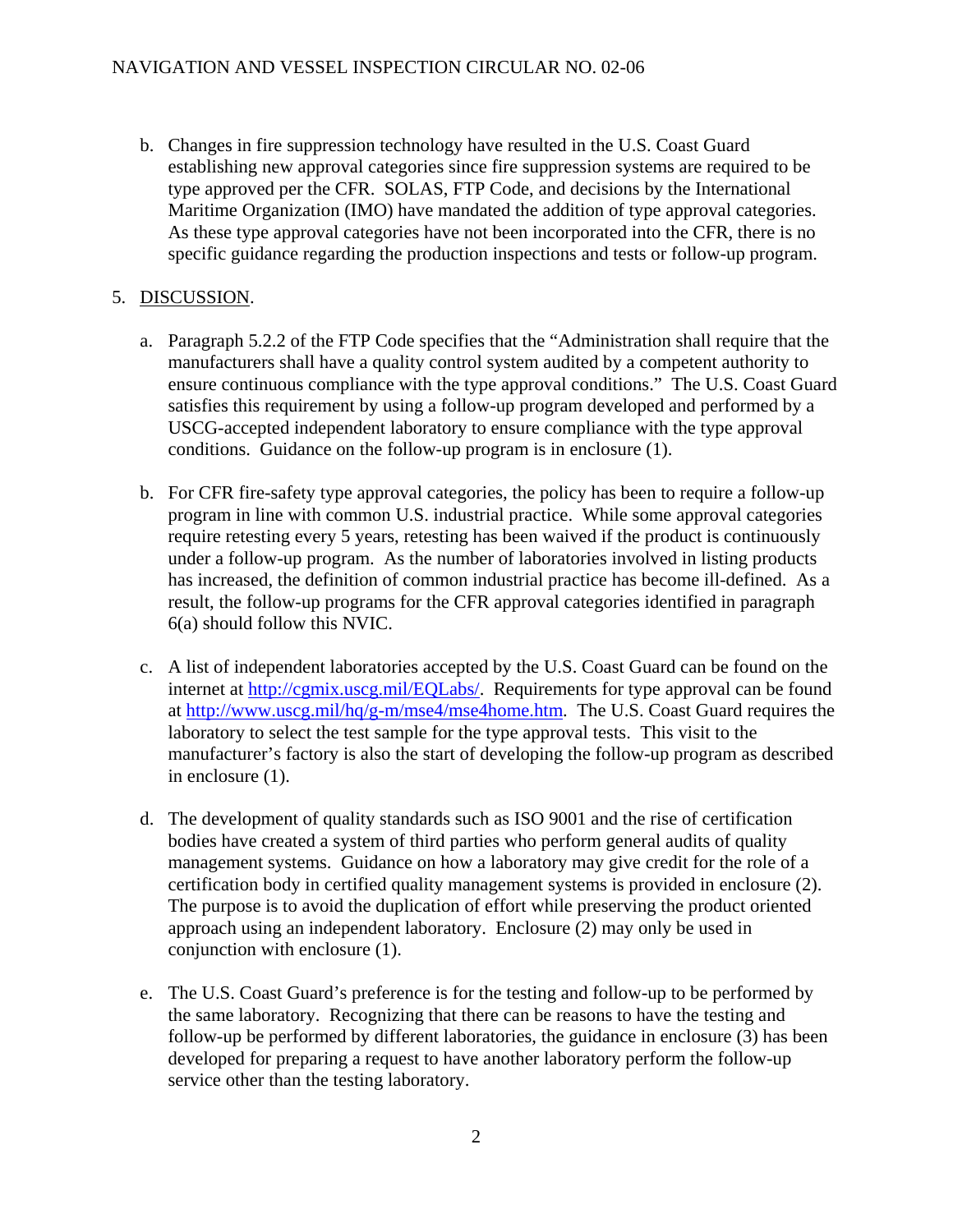f. To avoid delays in receiving type approval, documentation of the follow-up program should be submitted in the application package for type approval. It is the manufacturer's responsibility to submit a complete application package. A list of items that should be in the application package can be found on the internet at http://www.uscg.mil/hq/g-m/mse4/approve.htm.

## 6. IMPLEMENTATION.

a. Independent laboratories should be guided by enclosure (1) in setting up the follow-up program for products covered by the FTP Code and the following CFR approval categories. Such follow-up programs shall be considered equivalent to the requirements in the corresponding subparts of the CFR.

| <b>Approval Categories</b> |                                                        |
|----------------------------|--------------------------------------------------------|
| 162.029                    | Fixed Fire Extinguishing Systems (Pre-engineered)      |
| 162.033                    | Foam Type Fire Extinguishing System                    |
| 162.038                    | Carbon Dioxide Type Fire Extinguishing System          |
| 162.135                    | <b>Water Mist Nozzles</b>                              |
| 162.161                    | <b>Engineered Halocarbon Fire Extinguishing System</b> |
| 162.162                    | <b>Engineered Inert Gas Fire Extinguishing System</b>  |
| 164.007                    | <b>Structural Insulation</b>                           |
| 164.008                    | <b>Bulkhead Panels</b>                                 |
| 164.009                    | Noncombustible Materials                               |
| 164.012                    | <b>Interior Finish</b>                                 |
| 164.040                    | <b>Fiber Reinforced Plastic Gratings</b>               |

b. In accordance with standard U.S. practice, the following approval categories require follow-up programs complying with ANSI/UL 1803. A follow-up complying with this NVIC will not be accepted in lieu of a follow-up complying with ANSI/UL 1803.

| <b>Approval Categories</b> |                                            |
|----------------------------|--------------------------------------------|
| 162.028                    | Portable Fire Extinguishers                |
| 162.039                    | Semiportable Marine Type Fire Extinguisher |

- c. If the manufacturer has a certified quality management system for the product of interest, the laboratory may use the criteria in enclosure (2) in conjunction with enclosure (1) in setting up the follow-up program.
- d. Manufacturers and laboratories should use enclosure (3) when making proposals where the independent laboratory performing the follow-up is not the independent laboratory conducting the approval tests.
- 7. DISCLAIMER. While the guidance contained in this document may assist industry, laboratories, the general public, the U.S. Coast Guard, as well as other federal and state regulators, in applying statutory and regulatory requirements, the guidance is not a substitute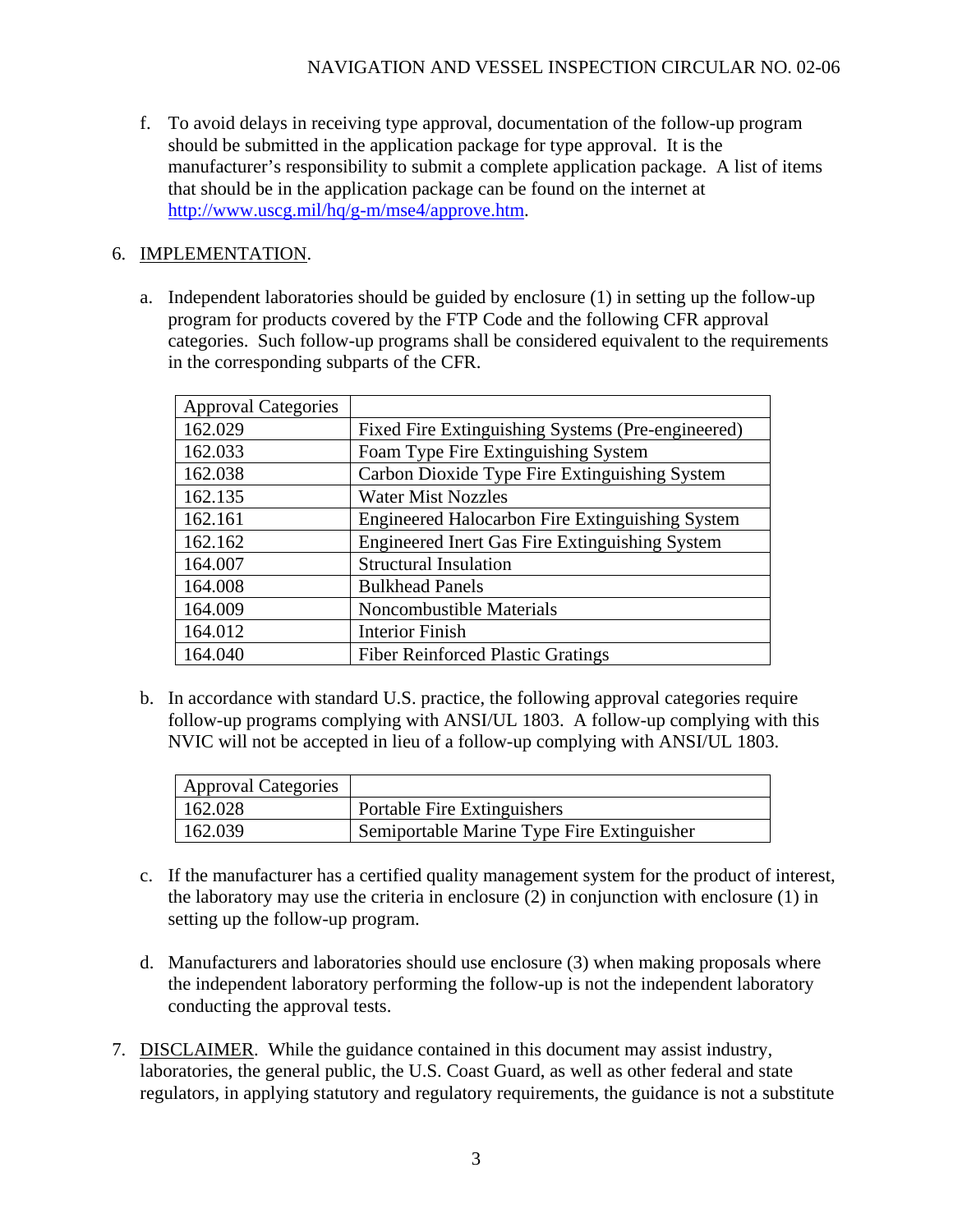for applicable legal requirements, nor is it a regulation itself. Thus, it is not intended to nor does it impose legally binding requirements on any party, including the U.S. Coast Guard, other federal or state agencies, or the regulated community.

- 8. CHANGES. This Circular will be posted on the web at http://www.uscg.mil/hq/g-m/nvic/. Changes to this circular will be issued as necessary. Questions or suggestions for improvements to this Circular should be submitted in writing to Commandant (G-PSE-4).
- 9. FORMS AND REPORTS. None.

Maria II Whilip webminariam (C)

Rear Admiral, U.S. Coast Guard Assistant Commandant for Prevention

- Encl: (1) Follow-up Program Guidelines
	- (2) Evaluation of the Role of Certification Body in Certified Quality Management Systems
	- (3) Requests for Using Two Laboratories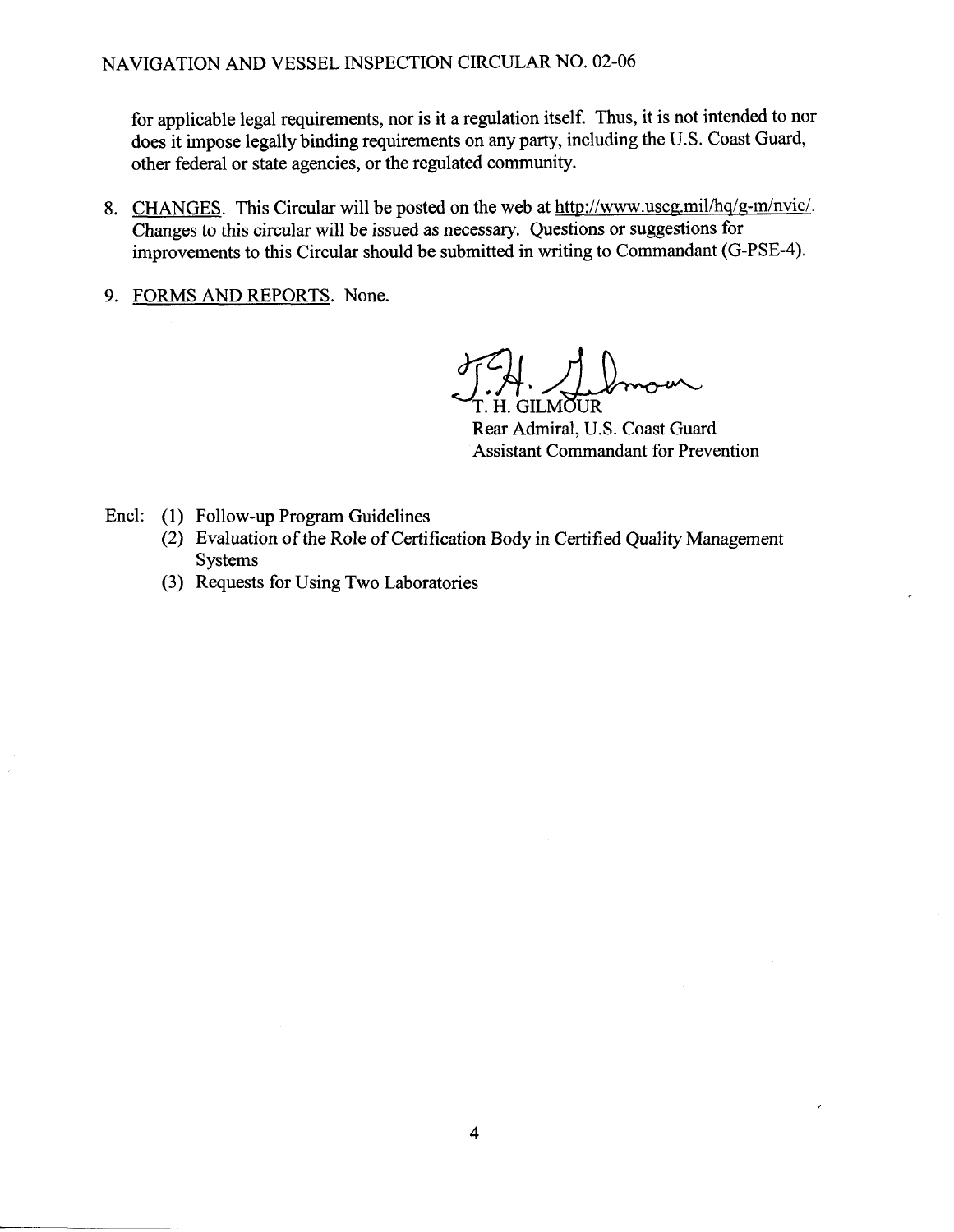# **FOLLOW-UP PROGRAM GUIDELINES**

## 1. PURPOSE.

This enclosure provides guidance for the U.S. Coast Guard accepted independent laboratory in developing a follow-up program for products that will be type approved by the U.S. Coast Guard. The purpose of the follow-up program is to ensure continuous compliance with the type approval conditions. This enclosure is premised on one laboratory performing both the approval testing and follow-up.

## 2. DEFINITIONS**.**

*Audit* is a systematic and independent examination to determine whether activities and related results comply with planned arrangements and whether these arrangements are implemented effectively and are suitable to achieve objectives.

*Certification body* is an independent third-party that certifies that a manufacturer's quality control system meets the quality control standard stated in the certificate.

*Factories* are the facilities at specific addresses listed on the type approval certificate where the product is manufactured or processed, and the finished item is marked as type-approved. Processing does not include storage, repackaging, or shipping after the product is marked as long as the markings are unaffected.

*Indicative test* is a test consisting of a single sample run of the type approval test. For example the noncombustibility test is normally conducted using five sample runs. An indicative test would consist of using a single sample run of the noncombustibility procedure and comparing the resultant data to the data from the original data from the qualifying type approval test.

*Laboratory* is an independent laboratory accepted by the U.S. Coast Guard under 46 CFR 159.010 and acting within the scope of its acceptance.

*Product* is the finished item that is the subject of the type approval.

*Raw materials* are those materials that the manufacturer procures to use in manufacturing the product.

*Reference samples* are samples of materials used to identify materials used in original test specimen and compare to materials used in production after approval.

*Test specimen* is the specific item that is used in the type approval tests to determine if the product meets the requirements for approval.

*Type approval test*s are the tests or evaluations used to determine if the product meets the requirements for approval.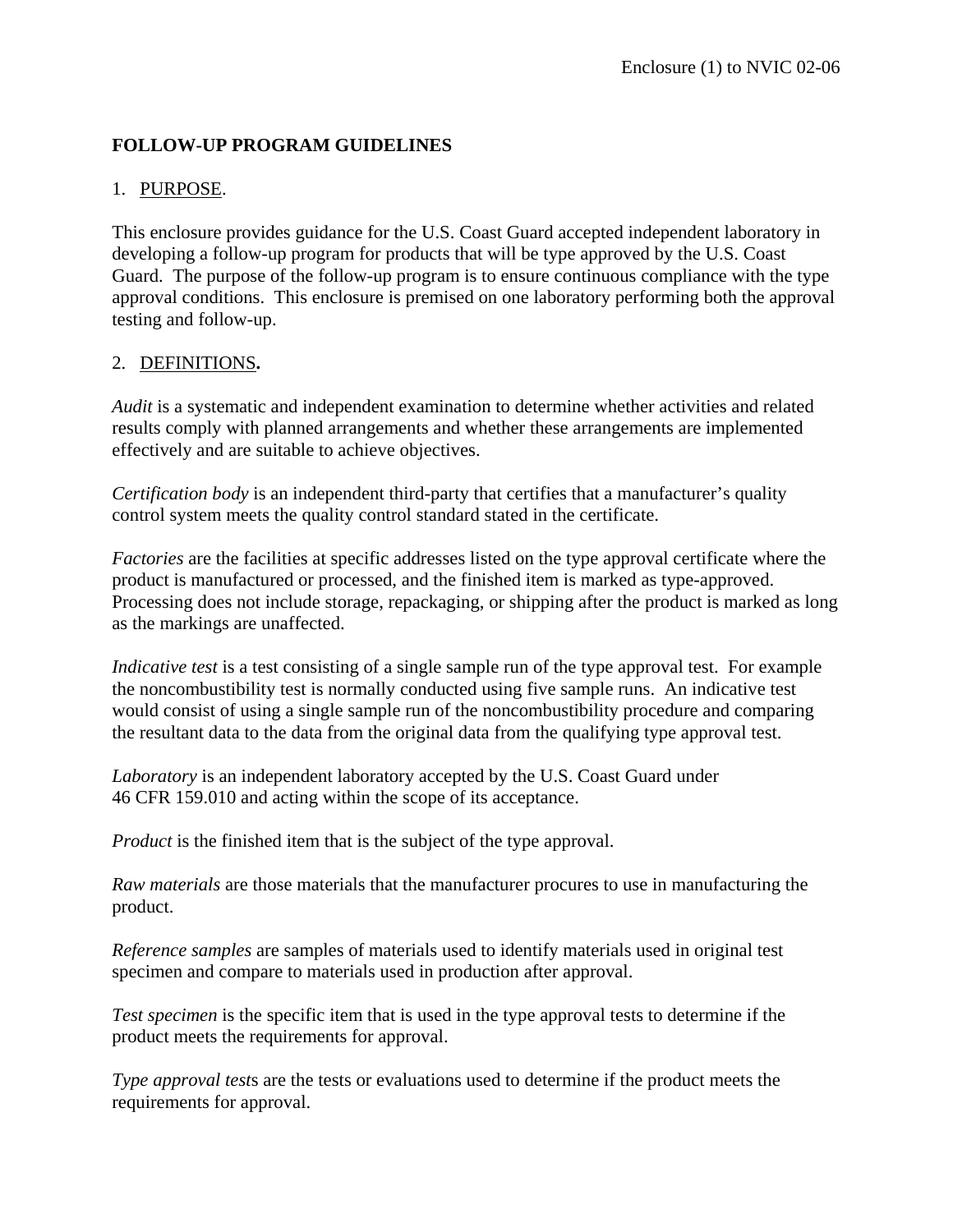## 3. DISCUSSION.

The follow-up program provides a periodic and independent check on the production of the approved product. The intent is to provide reasonable assurance that the manufactured product will perform in the same manner as the specimen tested in the type approval tests. The program is intended to guard against changes that affect the performance of the product. These changes are possible due to the level of understanding of the manufacturer and its suppliers of the product's properties relevant to the type approval test. It is a condition of type approval that all planned changes will be approved through the laboratory and the U.S. Coast Guard prior to the changes being made in production.

The foundation of a follow-up program is the accurate and detailed description of the test specimen used in the type approval tests. This description is more than an identification of the sample such as a catalog number and location. It should be sufficient that one can detect and identify small changes in the product that possibly affect the results of the type approval test. This description is developed in the site visit of the factory when the test specimen is selected for the approval test.

It is not the intent of the U.S. Coast Guard to specify a standard follow-up program. Each laboratory has different resources, experiences, and cost structure. Each manufacturer will have different manufacturing processes with their strengths and weaknesses. Likewise, each will have different quality control systems. In developing the follow-up program, the laboratory should design the program to account for these differences. The laboratory may take into account the production tests performed by the manufacturer that relate to the ability of the product to pass the type approval tests. The laboratory may also take into account the role of a certification body in the manufacturer's certified quality management system per enclosure (2) of this NVIC.

## 4. KEY ASPECTS OF FOLLOW-UP PROGRAM.

A follow-up program involves an initial visit to the factory and the production examinations and testing. The initial visit is conducted prior to the approval tests. Guidelines specific to the initial factory visit are provided in section 4.1. Information gained from that factory visit is used to develop the baseline for the activities discussed in sections 4.2 through 4.7, which are conducted after type approval is granted.

If type approval is to cover production at more than one factory, the follow-up program must address each factory separately. The laboratory will have to determine that the production from each factory is the same as the others. This may require separate approval tests for each factory. Regardless of whether the determination is made by examination or by testing, each factory must be visited for performance of sections 4.1.3, 4.1.4, 4.2, and 4.3.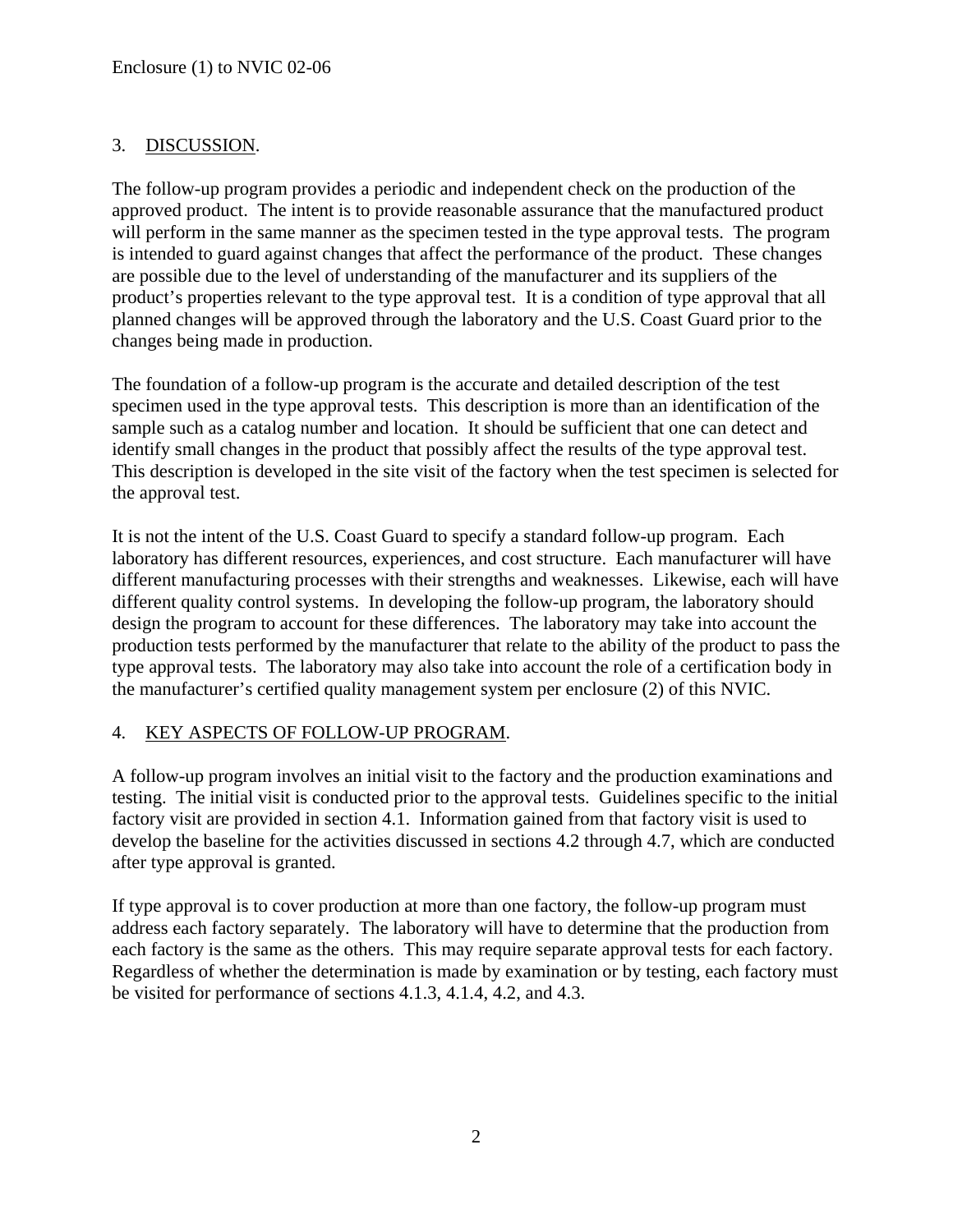## 4.1 Initial Factory Visit Conducted Prior To Approval Test.

Prior to the performance of the type approval tests, the laboratory should conduct an initial visit of manufacturer's production factories. The purpose of this visit is to select the test specimens and to develop the accurate and detailed description of the product to enable the detection of any changes in manufacturing process, materials, and construction details that could possibly affect the product's performance in the type approval tests. In the initial factory and production visit, the laboratory should accomplish the following tasks.

- 4.1.1 Witness the fabrication of the test specimen in order to verify construction per submitted drawings and specifications. For a test specimen which will be assembled at the laboratory, the manufacturing of the components should be witnessed at the factory. For items that take more than a day to produce, the laboratory may witness the production phases on different assembly lines and then select a test specimen.
- 4.1.2 Mark the selected test specimens such that it can be verified that these are the specimens used for approval tests.
- 4.1.3 Collect reference samples of materials as appropriate to enable the detection of changes or variations of materials during the follow-up program. This should be performed in support of the planned procedures for performing the annual check per section 4.2. Examples of reference samples are ticking or fabric used in upholstered furniture or mattresses; resin, hardener, and glass fiber used in pipes; weather stripping, caulk, and spacers used in windows; and adhesives used in bulkheads. Reference samples such as of resins may be cured materials when appropriate due to stability with time.
- 4.1.4 Collect additional information on manufacturing processes as necessary for establishing the follow-up program. Examples of possible additional information are thread and torque for bolts; tolerances on dimensions, method of welding including use of flux; heat treatments and quenching; method of application of resin such as wet lay-up or infusion; quality control procedures.

## 4.2 Annual Check.

The laboratory should conduct at least an annual check on the product including a detailed check of conformity to the description in the approval certificate and drawings.

4.2.1 The laboratory should use its expertise to determine the appropriate procedures (combination of examination and test) for the annual check of the product. Examination may be sufficient for products that are mechanical constructions of materials such as steel and aluminum; details of the examination would include such things as a material thickness, spacing of bolts, and application rates of adhesives. Tests of materials (such as FTIR or mass loss) may be appropriate when the relevant properties are not readily observed such as organic content, chemical composition, and when the issues are ignition or flame spread; the baseline would be developed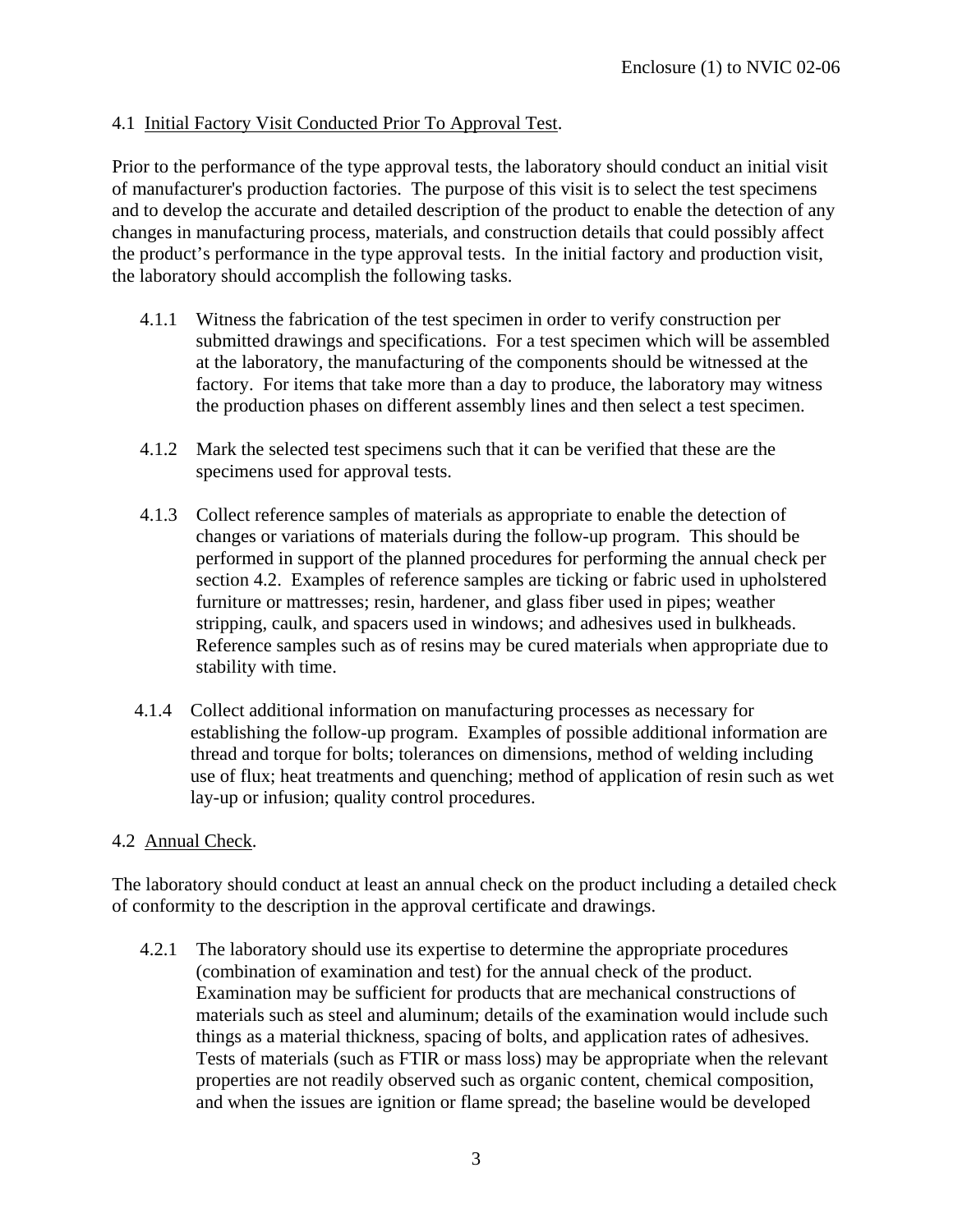from the samples of materials collected per section 4.1.3. An acceptable alternative would be an indicative test consisting of a single run of the type approval test with the goal of determining whether the product or material remains unchanged. In this approach, the results of the indicative run would have to fall within the normal scatter of the runs from the original approval test for the product to be deemed unchanged.<sup>1</sup>

- 4.2.2 All test specimens and samples of materials should be randomly selected by the independent laboratory. This would normally be done in conjunction with a site visit (section 4.3) of the manufacturer's factory. There should be some means of traceability to ensure that the test specimen received by the laboratory is the one selected at the site.
- 4.2.3 The laboratory may accept without testing the properties of materials for which there is a high degree of standardization and the laboratory is confident that there is little risk. Examples are steel and aluminum for bulkheads.
- 4.2.4 The laboratory may at its discretion deem any component that is under a separate U.S. Coast Guard type approved to be in compliance with the terms of its type approval regardless of the issuer of the type approval (i.e., by Commandant (G-PSE-4) or through the US/EC Mutual Recognition Agreement).

#### 4.3 Site Visits.

<u>.</u>

The laboratory should conduct periodic site visits of each factory. These visits should be at least annually. At the laboratory's discretion, the laboratory may increase the frequency of site visits and waive a site visit for a year during which there is no production. There should be some randomness in the scheduling of site visits. The visits should be either unannounced or provide very little advance notice; the goal is to avoid a "straightening up" for the visit. The program should contain the provision for unannounced visits that are to be made at the discretion of the laboratory. The site visits should be performed as an audit addressing the following.

- 4.3.1 Manufacturing process for the approved product should be audited for changes in processes.
- 4.3.2 Records of raw materials should be audited for changes in such items as suppliers or specifications of materials.
- 4.3.3 Manufacturer's production tests including calibration of test equipment, performance of tests, and records of tests should be audited.
- 4.3.4 Verification that the manufacturer is complying with the U.S. Coast Guard marking requirements (i.e., product is permanently and legibly marked with the name of the

<span id="page-7-0"></span><sup>&</sup>lt;sup>1</sup> For example, a material may require testing to both Part 5 and Part 2 of the FTP Code. The laboratory would choose the test method most likely to detect a change in the product as the indicative test method. In cases where the material barely met the criteria of one of the parts of the FTP Code, that part would most likely be chosen as the basis of the indicative test.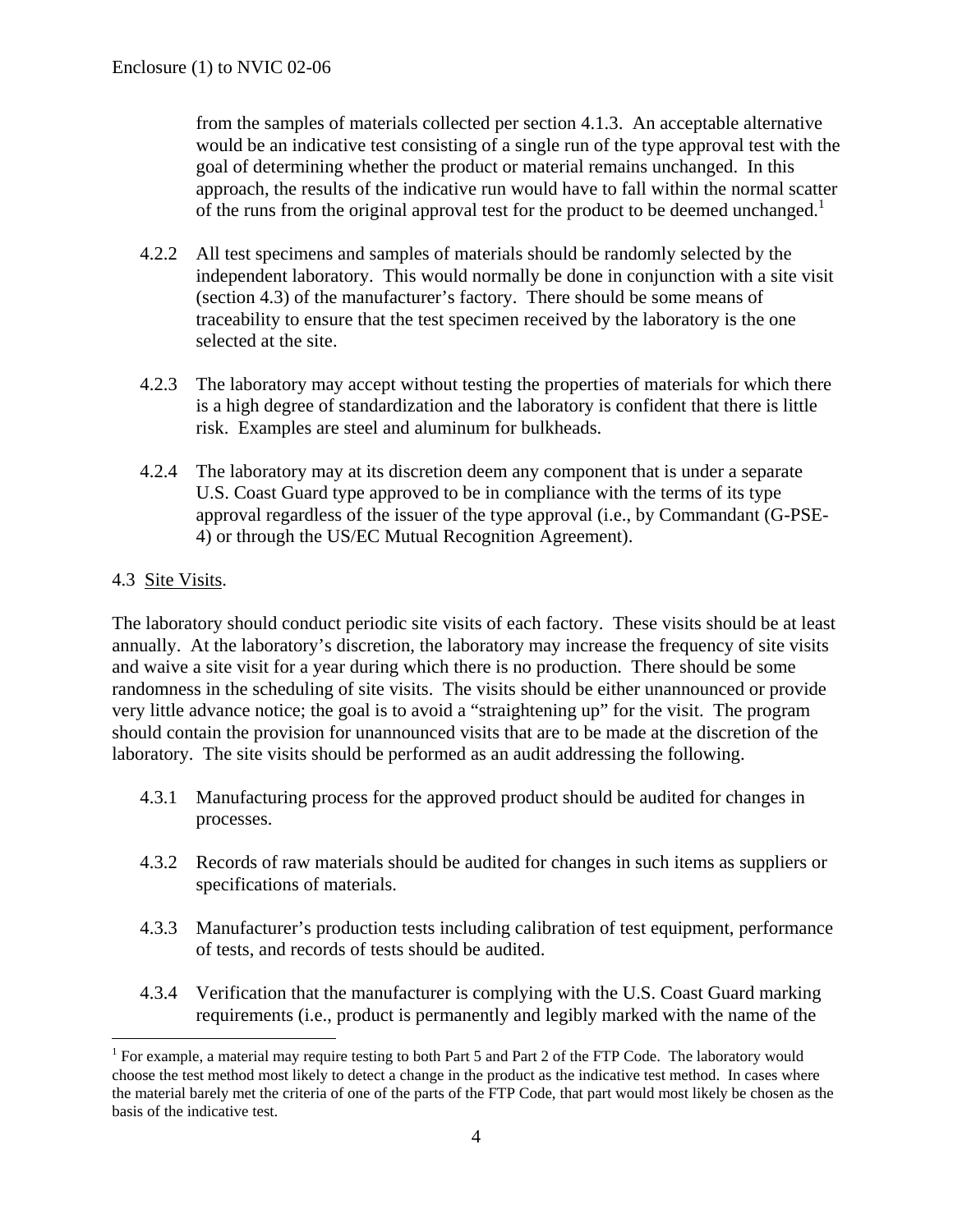manufacturer, the brand or designation, the lot number or date of manufacture, and the Coast Guard approval number) and any laboratory-related marking requirements.

#### 4.4 Evaluation of Changes.

The laboratory should evaluate changes of the manufacturing process and the associated materials to determine the effect on the product. This evaluation should determine if the change is acceptable or unacceptable. Acceptable changes are those that do not affect the performance of the product relative to the approval and do not conflict with the description of the product in the approval certificate including referenced drawings and manuals. Unacceptable changes are those that either may affect the performance of the product relative to the approval, conflict with the description of the product in the approval certificate, or otherwise result in noncompliance with the terms of the type approval. Unacceptable changes should be reported to the manufacturer and Commandant (G-PSE-4) with a description of the change, an assessment of the severity, and a recommended course of action.

#### 4.5 Status Reports.

The laboratory should submit status report of follow-up to accompany the manufacturer's request for renewal of the certificate of approval or modification of the certificate of approval.

#### 4.6 Records.

- 4.6.1 The laboratory should retain the laboratory's test data, results, and other records required to compare current production to the initial production and to monitor production as long as the product remains under the follow-up program.
- 4.6.2 The laboratory should retain records not covered under section 4.6.1 for five years after creation of the record or until termination of the follow-up program, whichever occurs first.

## 4.7 Notification.

The laboratory should notify Commandant (G-PSE-4) when the following occur.

- 4.7.1 The laboratory discovers any unacceptable changes of the product.
- 4.7.2 The laboratory has reason to doubt that the product would pass the type approval tests.
- 4.7.3 The laboratory discovers that the product or production does not comply with the type approval conditions.
- 4.7.4 The product is no longer under continuous follow-up by the laboratory or the followup program can not be executed. This includes termination of the follow-up program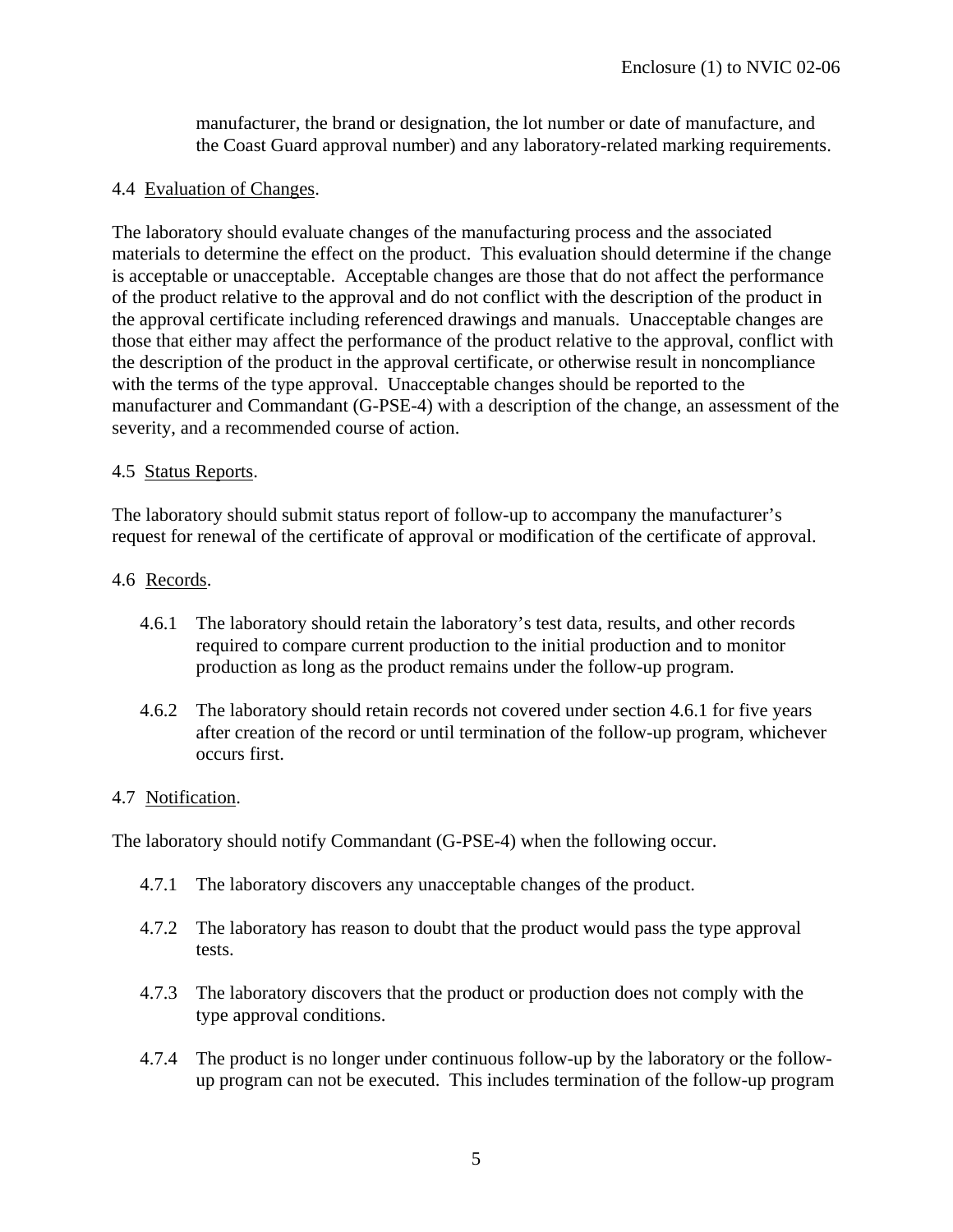by either the laboratory or the manufacturer, except when the U.S. Coast Guard terminates the approval.

## 5. DOCUMENTATION.

 $\overline{a}$ 

5.1 Follow-up Program Document. The follow-up program document describes the laboratory's plan for conducting the follow-up program described in section 4. It is developed using information gained from the initial visit and may be completed after the type approval tests. The purpose is to create a common understanding between the laboratory, manufacturer, and Commandant (G-PSE-4) of the follow-up program. The document will be reviewed by Commandant (G-PSE-4) prior to issuing a type approval. It should be submitted with the application for type approval. The document should contain the following items:

- 5.1.1 Identity of the approval holder (manufacturer), product, and factory including physical address.
- 5.1.2 An agreement between the manufacturer and the laboratory that the manufacturer will not make any changes to the product and the manufacturing process without confirmation that the change is acceptable. $<sup>2</sup>$ </sup>
- 5.1.3 A short description of the actual factory visit as conducted per section 4.1. The description should give the reader an understanding of the scope of the visit. The description should touch on each section from 4.1.1 through 4.1.4. The markings used to mark the test specimens per section 4.1.2 should be described. The reference samples collected per section 4.1.3 should be described as to the material, quantity, and point of collection (e.g., source). The additional information collected per section 4.1.4 may be described in such a way to give the reader an understanding of the nature of the collected information.
- 5.1.4 The procedures for the annual check in section 4.2 for this product. There should be sufficient detail to understand what will be checked and how it will be checked. The details should include such items as dimensions and tolerances to be checked, reference drawings, and test procedures with list of corresponding materials. Common test procedures can be named or referenced without a full description of the procedure.
- 5.1.5 The procedures for site visits in section 4.3 including frequency and scope. This should not be a list of names, phone numbers, and directions to get to the site; it should be a description of a typical site visit including expected duration. There should be sufficient detail to understand what the inspector might do at the site, such as items to be checked and tests to be witnessed.

<span id="page-9-0"></span> $2$  On the back of the Certificate of Approval there is a statement that "No modification in the approved design, construction, or materials is to be adopted until the modification has been presented for consideration by the Commandant and confirmation received that the proposed alteration is acceptable."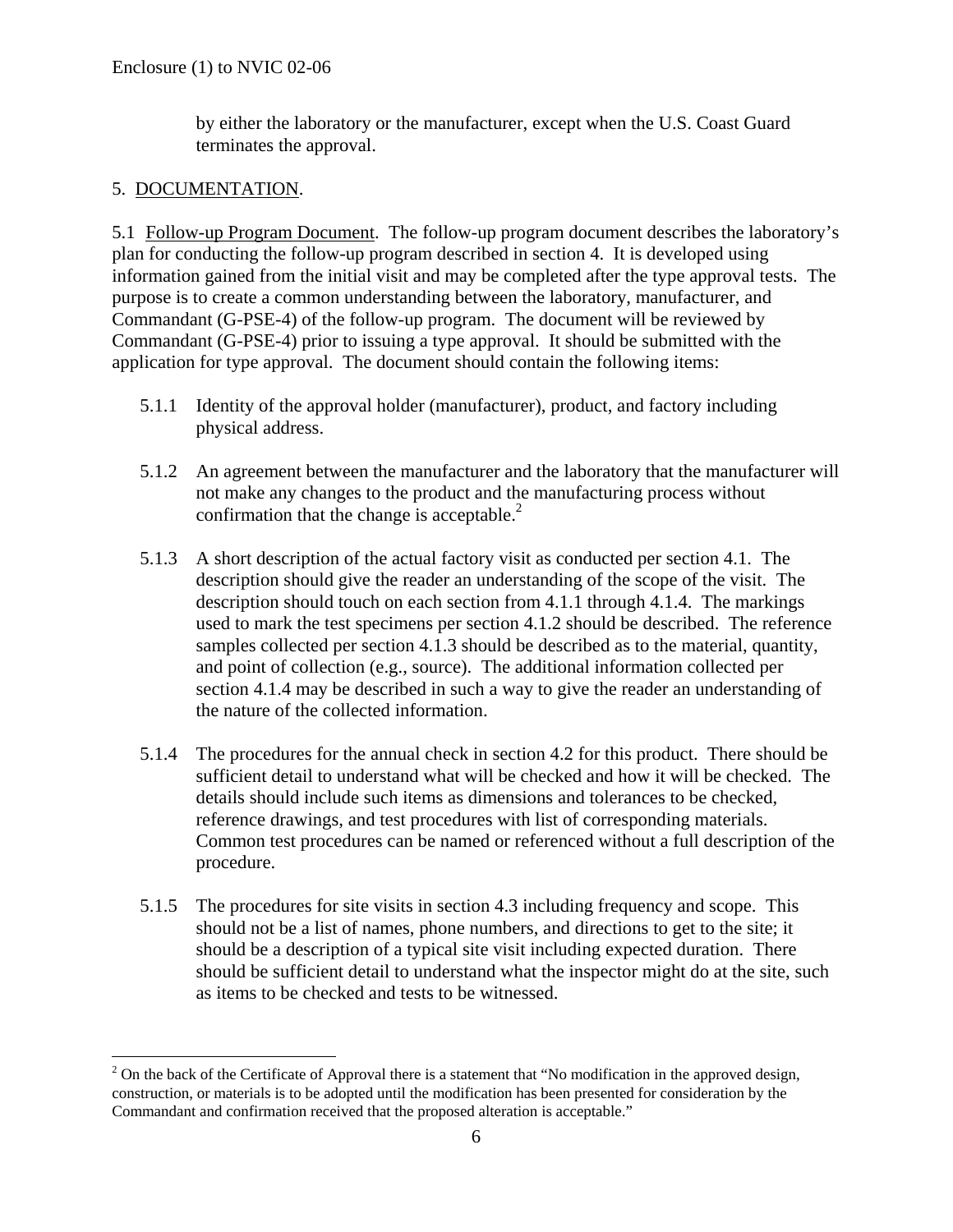- 5.1.6 The procedures for the evaluation of changes in section 4.4 for the product and its manufacturing process. Describe the procedures for determining whether a change is acceptable or unacceptable. Describe the procedures for subsequent notification.
- 5.1.7 Revisions of previously reviewed version of follow-up program document. Versions of the follow-up program document should be identified by some means, such as revision numbers and dates. Revised sections should be identified, such as by a vertical line in the margins.

5.2 Status Report of Follow-up for Renewal of Certificate of Approval. The status report is the laboratory's statement of the condition of the follow-up program per section 4.5. It aids Commandant (G-PSE-4) in determining whether the conditions for the original type-approval remain valid. The status report should be specific to an approval number. The status report should contain the following information.

- 5.2.1 Approval identification:
	- Identity of approval holder.
	- Name of product.
	- Factory including physical address.
	- U.S. Coast Guard approval number.
- 5.2.2 A statement as to whether the follow-up program has been in continuous effect and is in good standing. If it is not in good standing, explain the reasons.
- 5.2.3 A statement of the laboratory's opinion as to whether the product complies with the type approval with respect to performance and conditions of type approval based on the results of the follow-up program.
- 5.2.4 Reference any correspondence concerning unacceptable changes of the product.

5.3 Reports and Correspondence. (Reference sections 4.4 and 4.7) All correspondence to Commandant (G-PSE-4) should contain the following identifying information.

- Identity of approval holder.
- Name of product.
- Factory including physical address.
- U.S. Coast Guard approval number.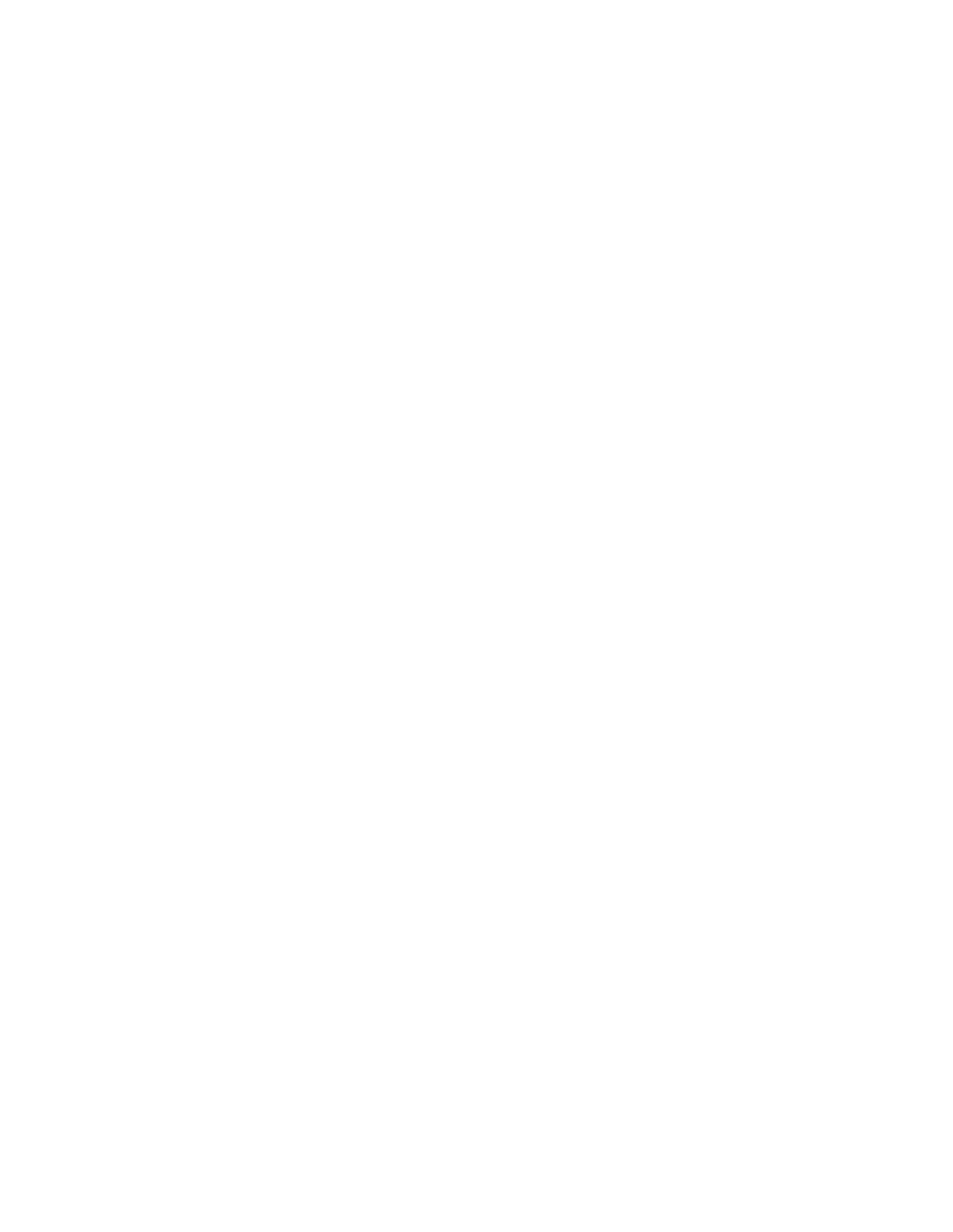## **EVALUATION OF THE ROLE OF CERTIFICATION BODY IN CERTIFIED QUALITY MANAGEMENT SYSTEMS**

## 1. PURPOSE.

This enclosure provides guidance for the laboratory to evaluate the role of a certification body (CB) who has certified a manufacturer's quality control system. This guidance is to assist the independent laboratory in deciding to what degree the independent laboratory may incorporate the CB's certification and reports into the laboratory's follow-up program.

#### 2. CERTIFICATION BODY.

The CB must be an organization accredited by the U.S. accreditation body or by a signatory to Multilateral Cooperative Accreditation Arrangement with the U.S. accreditation body, if that signatory is also a member of the International Accreditation Forum (IAF).

The U.S. accreditation body is:

American National Standards Institute ANSI-ASQ National Accreditation Board P.O. Box 586 Milwaukee, WI 53201-0586 800-606-5394 http://www.anab.org

## 3. DISCUSSION.

The objective of the evaluation is to enable the laboratory to avoid duplication of effort while preserving the oversight role of the independent laboratory. To obtain credit for the certification of the quality control system, the manufacturer should agree to maintain the certification and to forward the CB's audit and survey reports to the laboratory as a required part of the follow-up program.

The existence of a certified quality control system means that there is another independent third party, CB. This certification provides a third-party check that the manufacturer's quality control procedures meet a designated standard and that the manufacturer is following their quality control system. This is not a replacement for a follow-up program as it does not seek to provide an independent check that the product will perform the same as the tested sample. Most manufacturers have some means of monitoring the quality of their production. Laboratory labeling and listing programs have generally taken into consideration the existence of the manufacturer's system. This enclosure provides guidance for the laboratory in deciding what activities of the CB overlaps or duplicates the activities of the laboratory. For those items, the laboratory may reduce its efforts and monitor the CB's reports.

For example, if the laboratory notes that the CB provides a check of the calibration of test equipment equivalent to the laboratory's check, then the laboratory may reduce the frequency or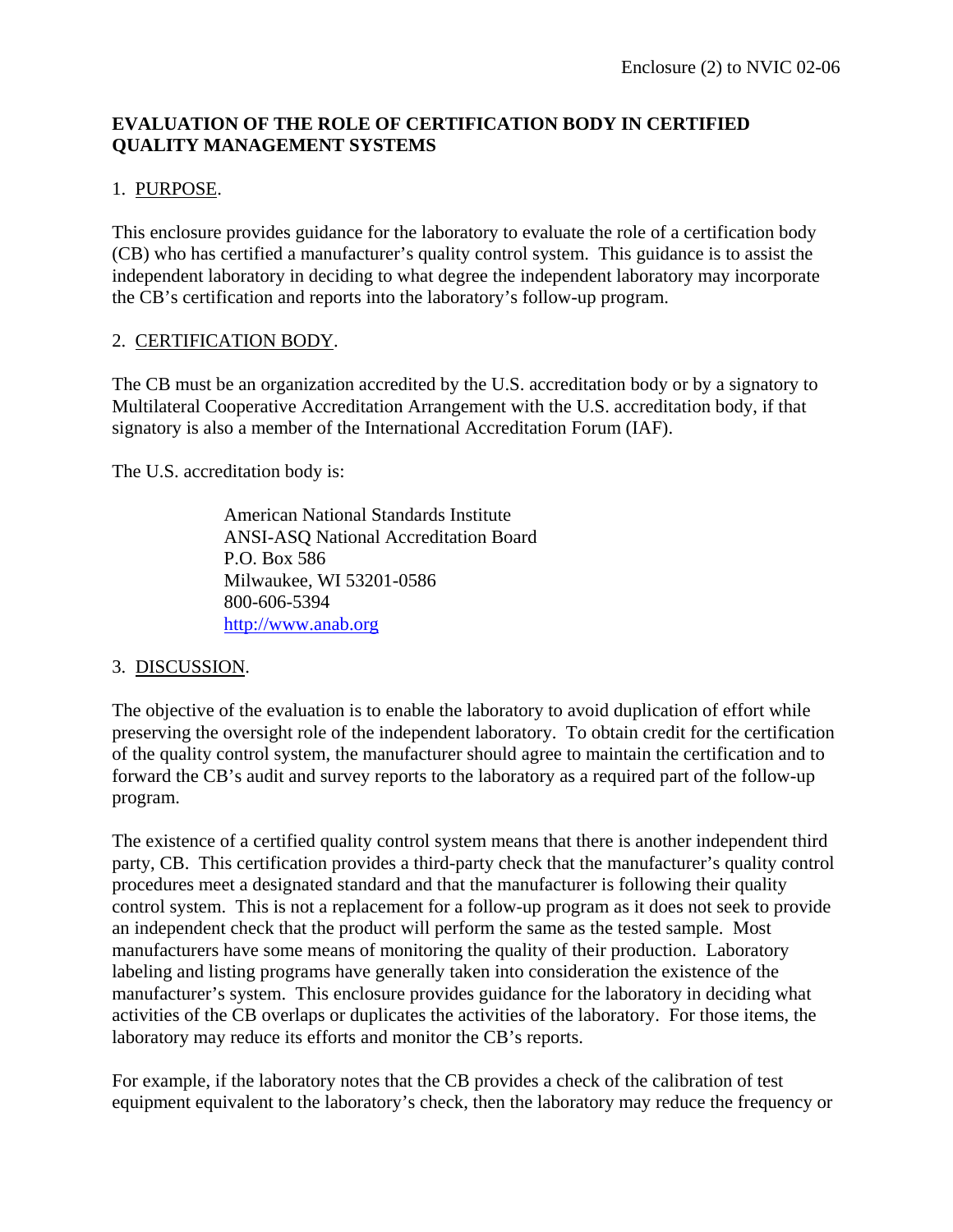modify their check of equipment calibration. Similar areas can be the performance of production tests, tests of raw materials by the manufacturer and associated records.

The laboratory may enter into agreements with the CB, such as to avoid duplication of efforts and make the best use of each organization's strengths.

## 5. INDEPENDENT LABORATORY'S EVALUATION.

All three of the following criteria should be met before any of the CB's activities are to be considered with regard to the follow-up. If any one of the three criteria is not met, this enclosure should not be used.

- (a) The CB's accreditation should be in good standing with the accreditation organization.
- (b) The product should be within the CB's scope of accreditation.
- (c) The CB's certification of the manufacturer's quality control system should include the product being considered for type approval.

Provided that all of the above are met, the laboratory should use the information in the Table 1 in making their determination of how much credit they may give to the activities of the CB.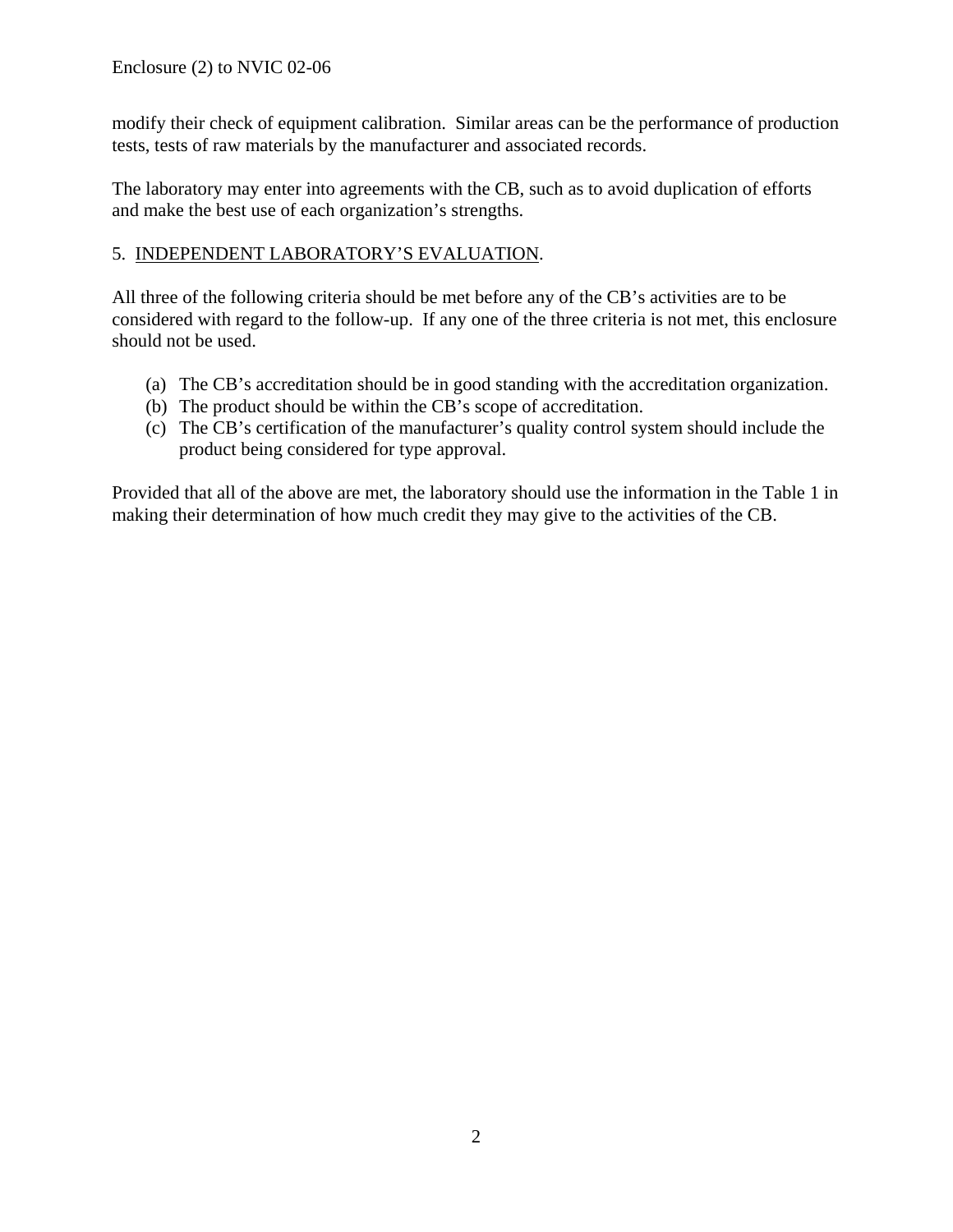| Table 1. Evaluation Factors and Criteria of the role of the CB                                                                                                                                                          |                                                                                                                                                                                                                                                                                                                                                                                                                                       |                                                                                                                                                                                                                                                                                |                                                                                                                                                                                                                                                                                     |  |  |  |  |  |  |  |
|-------------------------------------------------------------------------------------------------------------------------------------------------------------------------------------------------------------------------|---------------------------------------------------------------------------------------------------------------------------------------------------------------------------------------------------------------------------------------------------------------------------------------------------------------------------------------------------------------------------------------------------------------------------------------|--------------------------------------------------------------------------------------------------------------------------------------------------------------------------------------------------------------------------------------------------------------------------------|-------------------------------------------------------------------------------------------------------------------------------------------------------------------------------------------------------------------------------------------------------------------------------------|--|--|--|--|--|--|--|
| <b>EVALUATION AREA</b>                                                                                                                                                                                                  | <b>EVALUATION FACTOR</b>                                                                                                                                                                                                                                                                                                                                                                                                              | <b>EVALUATION CRITERIA</b>                                                                                                                                                                                                                                                     | <b>CREDIT</b>                                                                                                                                                                                                                                                                       |  |  |  |  |  |  |  |
| 2. Can credit be given for<br>the CB's audit of<br>production-related tests<br>and inspections (e.g., tests)<br>of raw materials, quality<br>control tests during<br>production, quality check<br>on finished product)? | (a) Does the quality-system<br>documentation include<br>descriptions of all of the<br>following?<br>Required qualifications of<br>personnel performing the tests<br>and the inspections, including<br>training.<br>Production-related tests and<br>inspections.<br>Records appropriate to the<br>tests and inspections. Records<br>include such items as training<br>records, calibration data, test<br>data, and inspection reports. | The documentation should include<br>all of the items relating to the test or<br>the inspections of interest. The<br>description should be adequate for<br>comparing what the manufacturer is<br>doing to what the manufacturer<br>should be doing per their planned<br>system. | For those tests and inspections<br>where evaluation factors (a), (b),<br>and (c) are satisfactorily met, the<br>laboratory may reduce the<br>frequency of their audit of the<br>pertinent tests and inspections. It<br>should not be reduced to less<br>than once every five years. |  |  |  |  |  |  |  |
|                                                                                                                                                                                                                         | (b) What is the frequency of CB's<br>witnessing the tests?                                                                                                                                                                                                                                                                                                                                                                            | The CB should be witnessing the<br>tests at least as often as the<br>laboratory would normally witness<br>the tests.                                                                                                                                                           |                                                                                                                                                                                                                                                                                     |  |  |  |  |  |  |  |
|                                                                                                                                                                                                                         | (c) Will the laboratory have access to<br>records or results of CB<br>witnessing the tests?                                                                                                                                                                                                                                                                                                                                           | The laboratory should be able to<br>determine the results of the CB<br>witnessing the tests.                                                                                                                                                                                   |                                                                                                                                                                                                                                                                                     |  |  |  |  |  |  |  |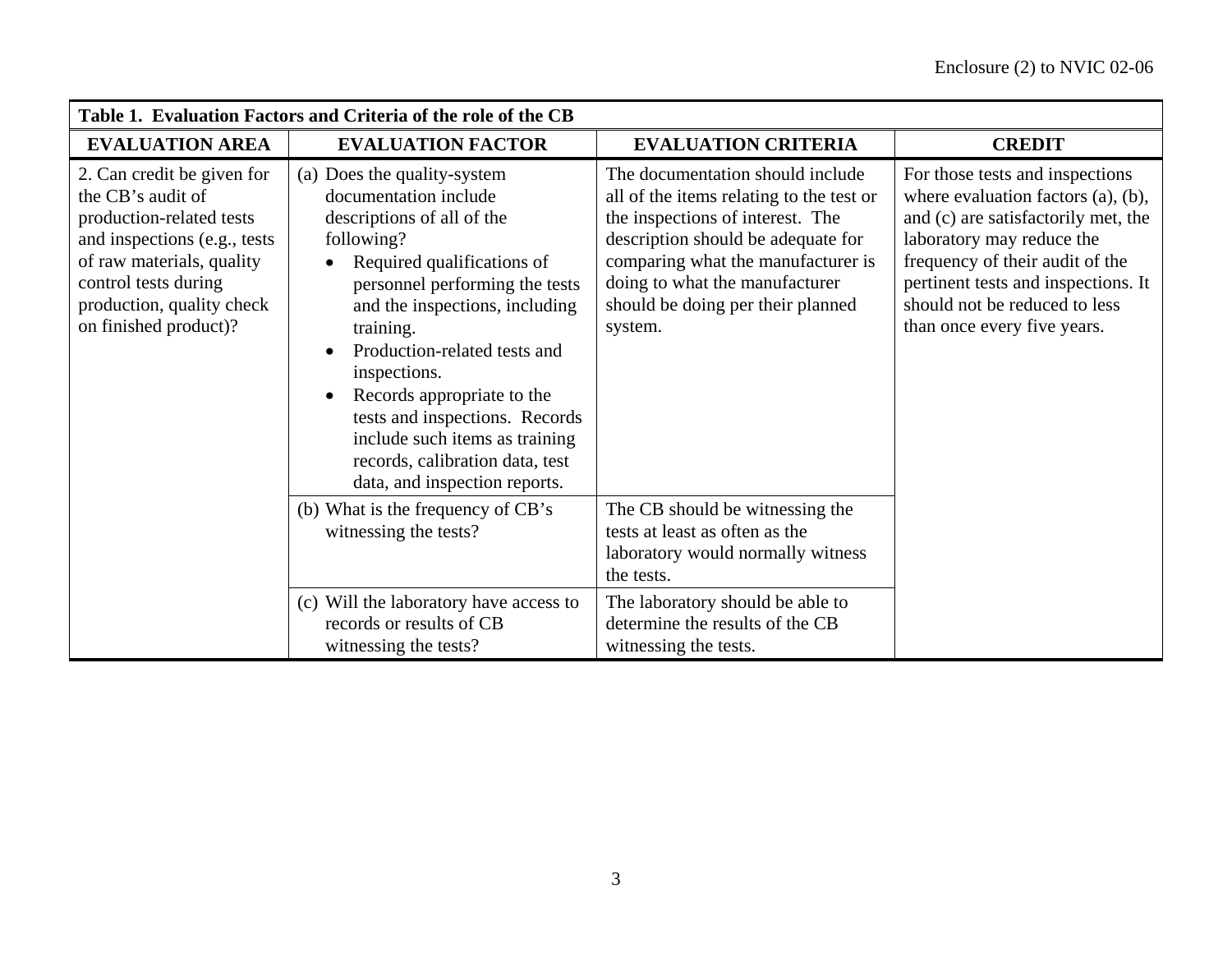| Table 1. Evaluation Factors and Criteria of the role of the CB                                                           |                                                                                                                                                                                                                                                                                                                 |                                                                                                                                                              |                                                                                                                                                                                                                                                              |  |  |  |  |  |  |
|--------------------------------------------------------------------------------------------------------------------------|-----------------------------------------------------------------------------------------------------------------------------------------------------------------------------------------------------------------------------------------------------------------------------------------------------------------|--------------------------------------------------------------------------------------------------------------------------------------------------------------|--------------------------------------------------------------------------------------------------------------------------------------------------------------------------------------------------------------------------------------------------------------|--|--|--|--|--|--|
| <b>EVALUATION AREA</b>                                                                                                   | <b>EVALUATION FACTOR</b>                                                                                                                                                                                                                                                                                        | <b>EVALUATION CRITERIA</b>                                                                                                                                   | <b>CREDIT</b>                                                                                                                                                                                                                                                |  |  |  |  |  |  |
| 3. Can credit be given for<br>the CB's audit of records<br>relating to tests,<br>calibrations, and<br>inspections?       | (a) Does the quality-system<br>documentation include all the<br>following?<br>Identification of tests.<br>Identification of inspections.<br>Descriptions of the records,<br>$\bullet$<br>such as inspection reports and<br>test data, calibration data,<br>qualification reports of the<br>personnel concerned. | The description should be adequate<br>for comparing what the manufacturer<br>is doing to what the manufacturer<br>should be doing per the planned<br>system. | For those records where<br>evaluation factors (a), (b), and<br>(c) are satisfactorily met, then<br>the laboratory may reduce the<br>frequency of their audit of the<br>pertinent records. It should not<br>be reduced to less than once<br>every five years. |  |  |  |  |  |  |
|                                                                                                                          | (b) What is the frequency of CB's<br>auditing the records?                                                                                                                                                                                                                                                      | The CB should be witnessing the<br>tests at least as often as the<br>laboratory would normally audit the<br>records.                                         |                                                                                                                                                                                                                                                              |  |  |  |  |  |  |
|                                                                                                                          | (c) Will the laboratory have access to<br>records or results of CB's audit of<br>records?                                                                                                                                                                                                                       | The laboratory should be able to<br>determine the results of the CB's<br>audit.                                                                              |                                                                                                                                                                                                                                                              |  |  |  |  |  |  |
| 4. Can credit be given for<br>the CB's audit of the<br>manufacturer's<br>compliance with U.S.<br>Coast Guard marking and | (a) Does the quality-system<br>documentation correctly and<br>completely describe the pertinent<br>marking and labeling<br>requirements?                                                                                                                                                                        | The description should be adequate<br>to apply correctly the markings and<br>labels.                                                                         | Where evaluation factors $(a)$ , $(b)$ ,<br>and (c) are satisfactorily met, the<br>laboratory may reduce the<br>frequency of their audit. It<br>should not be reduced to less                                                                                |  |  |  |  |  |  |
| laboratory labeling?                                                                                                     | (b) What is the frequency of CB's<br>audit?                                                                                                                                                                                                                                                                     | The CB's audit should be at least as<br>often as laboratory would normally<br>audit compliance.                                                              | than once every five years.                                                                                                                                                                                                                                  |  |  |  |  |  |  |
|                                                                                                                          | (c) Will the laboratory have access to<br>records or results of CB's audit?                                                                                                                                                                                                                                     | The laboratory should be able to<br>determine the results of the CB's<br>audit.                                                                              |                                                                                                                                                                                                                                                              |  |  |  |  |  |  |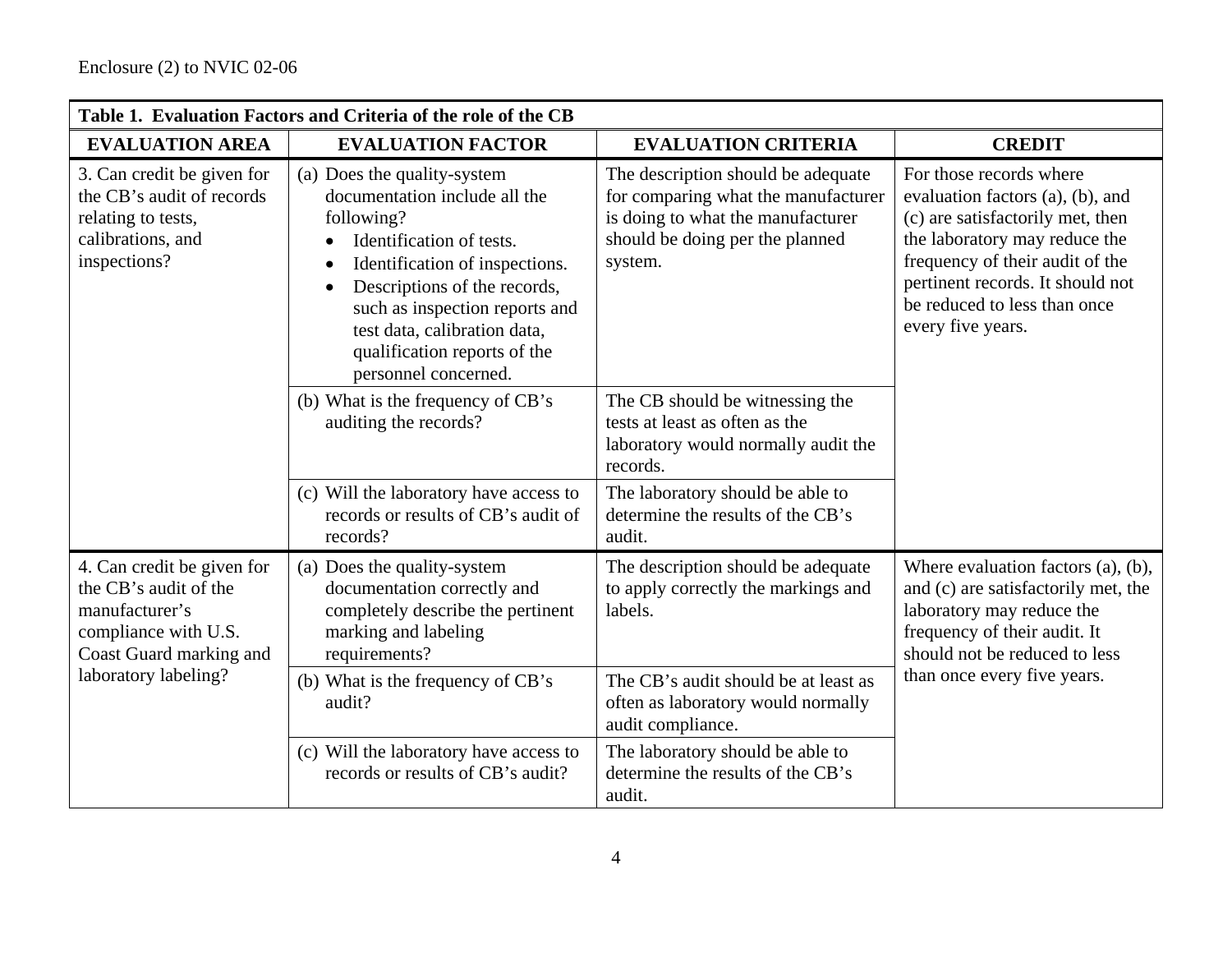The CB's activities should not be construed as relieving or being a substitute for the laboratory's performance of the following activities.

- (a) Conducting an annual check on the product through inspection and testing of the product or materials as described in section 4.2 of enclosure (1) of this NVIC.
- (b) Selecting test specimens.
- (c) Reduce the number of site visits of the laboratory to less than one per year. This does not preclude the laboratory from modifying its activities at the site visit and shortening the duration of the visit.
- (d) Evaluating changes of the manufacturing process and the associated materials to determine the effect on the product. Evaluation of changes is discussed in section 4.4 of enclosure (1) of this NVIC.
- (e) Retaining records.
- (f) Reporting on matters relating to the follow-up. Making reports per sections 4.4 and 4.7 of enclosure (1) of this NVIC.
- (g) Providing oversight (i.e., responsibility for) of the follow-up program.

#### 6. DOCUMENTATION.

If the CB's activities are incorporated into the follow-up program, the laboratory will document their evaluation and any agreements with the CB. The CB's activities included in the follow-up should be clearly identified in the follow-up program document.

The laboratory should retain the following records until termination of the follow-up program.

- (a) Details of the evaluation.
- (b) Agreements with the manufacturer and the CB.

The laboratory should retain the following for five years after creation or until termination of the follow-up program, whichever occurs first.

(a) Reports of the CB used by or relied upon by the laboratory.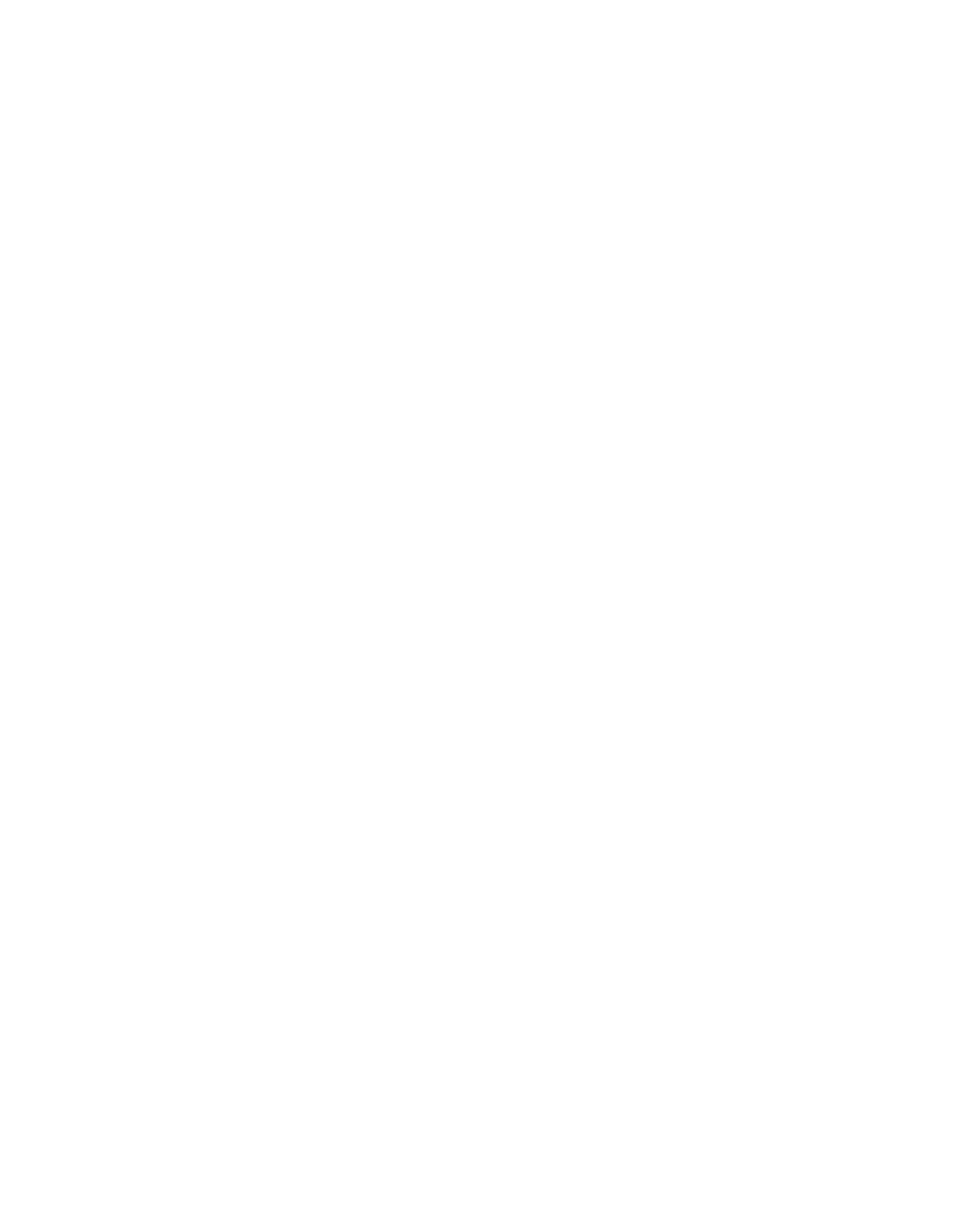## **REQUESTS FOR USING TWO LABORATORIES**

## 1. PURPOSE.

The standard procedure is for the approval tests and follow-up procedure to be performed by the same laboratory. This enclosure provides guidance for preparing requests involving a deviation of using separate laboratories for approval testing and follow-up.

#### 2. DISCUSSION.

The goal is to ensure traceability of the approved product to the test specimens used in the type approval test. This requires proper description and documentation of the test specimen including manufacturing process.

Commandant (G-PSE-4) will not get involved in disputes between the laboratories except with respect to interpretation of the tests.

The manufacturer should notify Commandant (G-PSE-4) prior to contracting for the approval tests and follow-up. Failure to give advance notification may result in not obtaining type approval.

The laboratories should be guided by this document in determining their responsibilities with respect to the U.S. Coast Guard for the approval.

## 3. GUIDELINES.

3.1 Both laboratories shall be independent laboratories acceptable to the U.S. Coast Guard under 46 CFR 159.010 for the product being tested.

3.2 The manufacturer should grant permission for unrestricted exchange of information and data between the laboratories as the laboratories consider necessary to facilitate testing and development of the follow-up program.

3.3 The laboratory that will be performing the follow-up is the principle laboratory for the approval. The principle laboratory is responsible for the inspection of the manufacturing plant prior to the approval test, selecting the test specimen, developing a description of the product, and developing the follow-up procedure. The principle laboratory should mark the test specimen and inform the testing laboratory of the markings used on the test specimen.

3.4 The testing laboratory is responsible for the proper conduct of the tests and preparing the test report. They should provide the test report to the principle laboratory and the manufacturer.